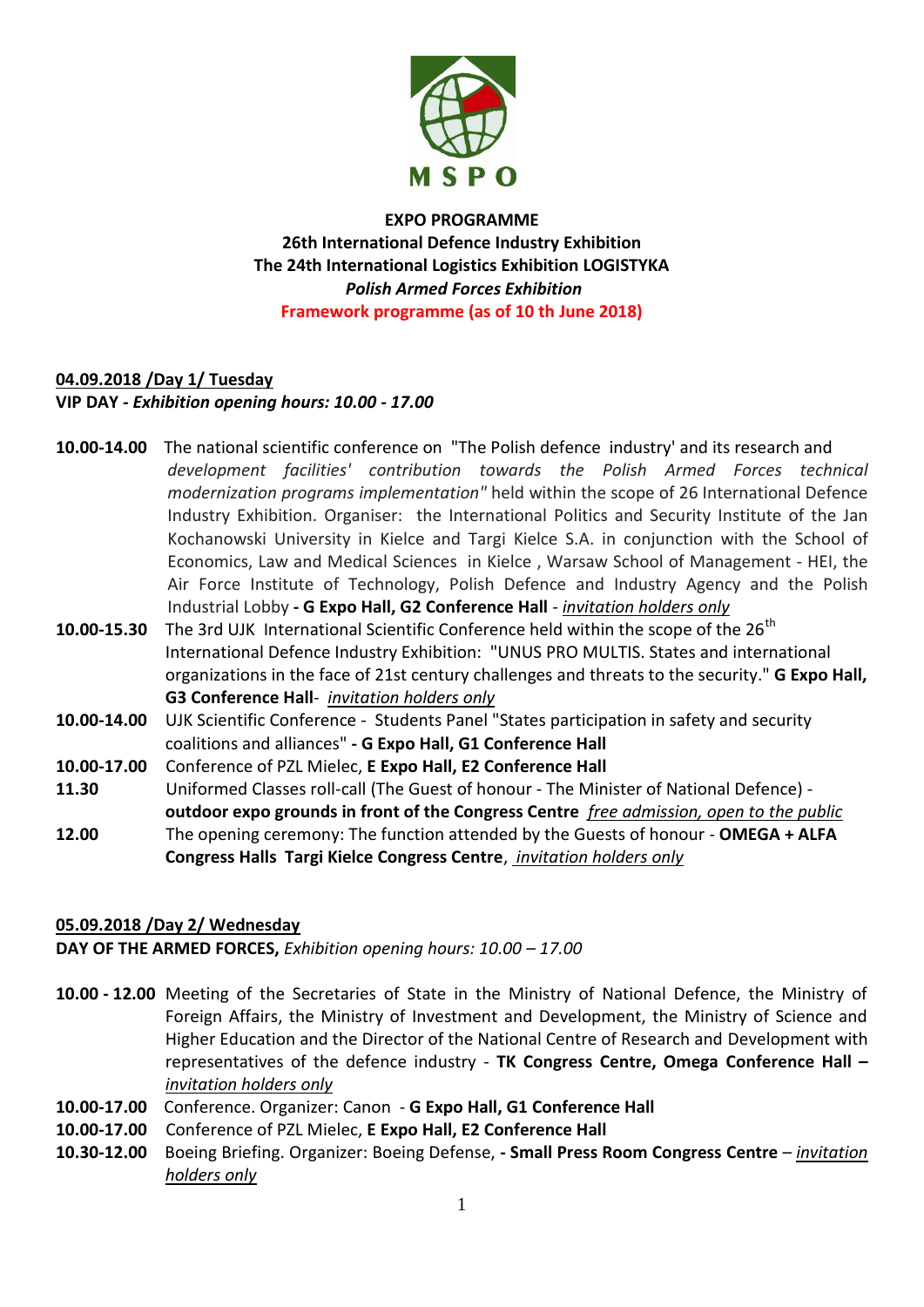## **11.00-15.00** Conference. Organizer: Magneto - **G Expo Hall, G2 Conference Hall**

**11.00-13.00** Seminar on "Polish supervision system over strategic importance commodities in international trade" Organiser: the Ministry of Enterprise and Technology**; G -Expo Hall, G3 Conference Hall**

- **11.00-13.00** Contribution of the voluntary defence organizations towards strengthening the state's defence capabilities on Polish independence centennial. ". **Congress Centre, Kappa Conference Hall**
- **12.00 - 14.00** "Working breakfast with Space24 debate on the development of the Polish space industry "Organiser: DEFENSE24 - **E Expo Hall, E1 Conference Hall** (2h)
- **13.00-15.00** The conference on "How to apply for the European Defence Funds". Organiser Ministry of Foreign Affairs + MOD **, Congress Centre, Lambda Conference Hall**
- **13.30-15.30** Seminar and training session Organiser Obrum **- G Expo Hall, G3 Conference Hall**

# **06.09.2018 /Day 3 / Thursday**

**DAY OF SERVICES OPERATING AS A PART OF THE MINISTRY OF INTERIOR,** *Exhibition opening hours: 10.00 – 17.00*

## *The visit of Military Attachés accredited to Poland*

- **10.00-12.00** Boeing Briefing. Organizer: Boeing Defense; **Small Press Room Congress Centre** invitation holders only
- **10.00-17.00** Conference of PZL Mielec, **E Expo Hall, E2 Conference Hall**
- **10.00-12.00** Conference on "The Baltic Sea Defence more than the sea" Organiser DEFENSE24 **Omega Conference Hall**
- **10.00-12.00** Briefing of the Crisis Management Departments Directors at Voivodeship Offices **Kappa Conference Hall / G1**
- **11.00-15.00** Conference of Magneto **G Expo Hall, G2 Conference Hall**
- **12.00** The Border Guards Representative Orchestra live performance **outdoor expo grounds next to the A Expo Hall - free admission, open to the public**
- **12.00-14.00** The 6th Conference on "Doing business with the army a safe way to earn money" Organiser: the Inspectorate of Support for the Armed Forces, Targi Kielce - **Lambda + Kappa Conference Hall**
- **12.30** Demonstration of police dogs' training **outdoor exhibition grounds next to the A Expo Hall** *free admission, open to the public*
- **12.30-16.00** Seminar on "AQAP Certification Issues" Organizer: WLO WAT Quality Certification Center **G -Expo Hall, G1 Conference Hall**
- **13.00** Dynamic live presentations of the State Fire Service's S&R capabilities -the Provincial Command PSP in Kielce - **Outdoor exhibition grounds next to the A Expo Hall -** *free admission, open to the public*
- **13.30-15.00**. Conference of Linc Polska Sp. z o. o. "AUDS antidronic system" **Hall G, Room G3**

# **07.09.2018/ Day 4 / Friday**

**THE DEFENDER DAY** *- Exhibition opening hours: 10.00 - 15.00 The visit of Attachés accredited to Poland* 

**13.00-14.00 Awarding ceremony –** presentation of the Award of the President of Poland, Defender Awards and special distinctions bestowed by the Minister of National Defence and other Ministries, awards the Chief Police Commander, Commander in Chief of the National Fire Services PSP, Commander in Chief of the Border Guards - Border Guards Laurel, accolades of the Head of the Inspectorate for Armed Forces Support, distractions of the General Command of